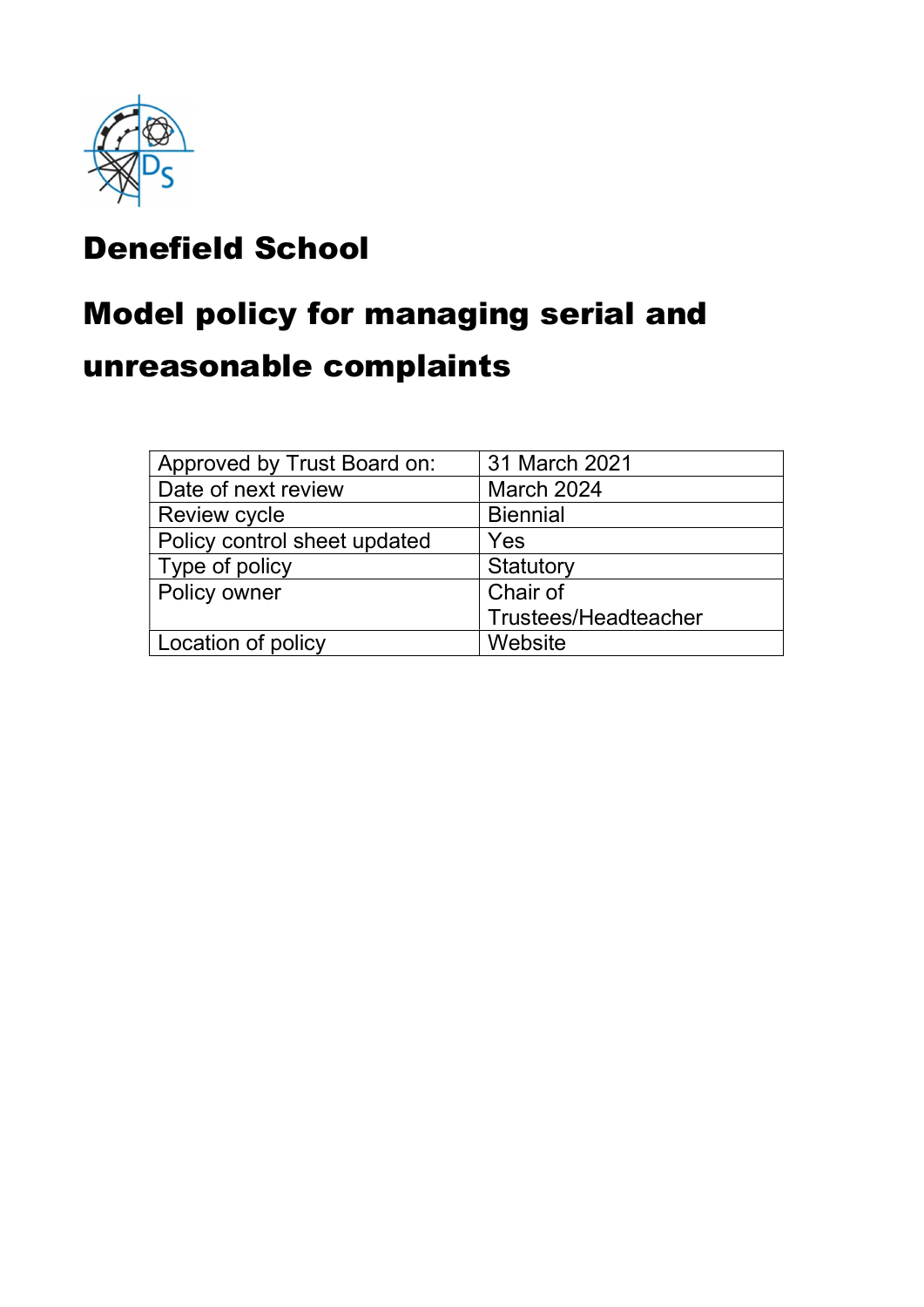## Model policy for managing serial and unreasonable complaints

Denefield School is committed to dealing with all complaints fairly and impartially, and to providing a high-quality service to those who complain. We will not normally limit the contact complainants have with our school. However, we do not expect our staff to tolerate unacceptable behaviour and will take action to protect staff from that behaviour, including that which is abusive, offensive or threatening.

Denefield School defines unreasonable behaviour as that which hinders our consideration of complaints because of the frequency or nature of the complainant's contact with the school, such as, if the complainant:

- refuses to articulate their complaint or specify the grounds of a complaint or the outcomes sought by raising the complaint, despite offers of assistance
- refuses to co-operate with the complaint's investigation process
- refuses to accept that certain issues are not within the scope of the complaint's procedure
- insists on the complaint being dealt with in ways which are incompatible with the complaint's procedure or with good practiceintroduces trivial or irrelevant information which they expect to be taken into account raises large numbers of detailed but unimportant questions
- insists queries are responded to often immediately and/or to their own timescales
- makes unjustified complaints about staff who are trying to deal with the issues, including seeking to have them replaced
- changes the basis of the complaint as the investigation proceeds and/or seeks to introduce new issues in the complaint
- repeatedly makes the same or similar complaint (despite previous investigations or responses concluding that the complaint is groundless or has been addressed)
- makes trivial and/or unnecessary points on the findings including even in circumstances when a complaint has been upheld
- refuses to accept the findings of the investigation into that complaint where the school's complaint procedure has been fully and properly implemented and completed
- seeks an unrealistic outcome
- makes excessive demands on school time including by frequent, lengthy and complicated contact with staff regarding the complaint in person or otherwise while the complaint is being dealt with
- makes complaints which are obsessive, persistent, harassing, prolific or repetitious
- makes complaints which are designed to cause disruption or annoyance.

A complaint may also be considered unreasonable if the complainant:

- Acts maliciously;
- Aggressively, using threats, intimidation or violence;
- Uses abusive, offensive or discriminatory language;
- Makes defamatory statements;
- Makes statements known to be false; or